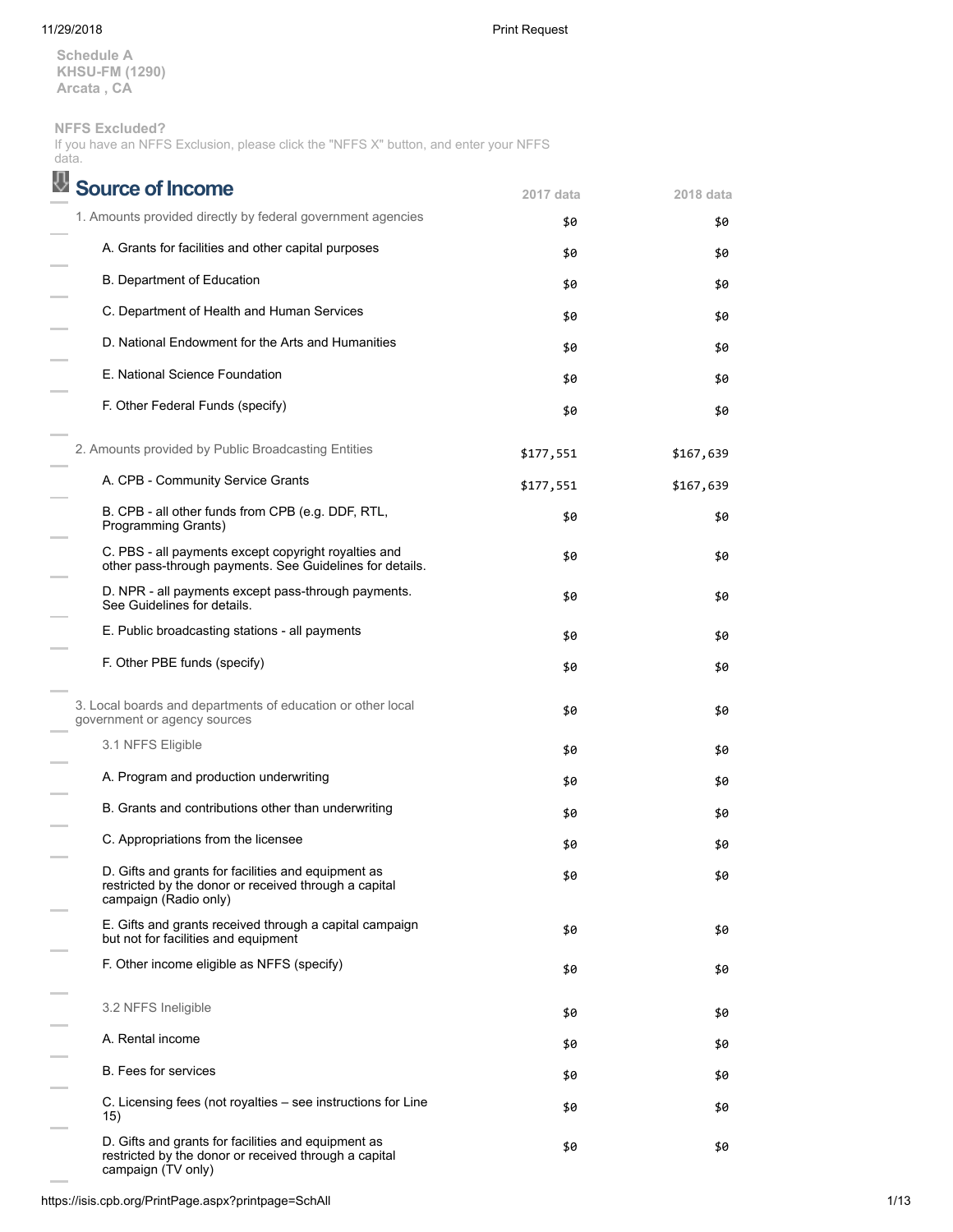| 11/29/2018                                                                                                                            | <b>Print Request</b> |           |
|---------------------------------------------------------------------------------------------------------------------------------------|----------------------|-----------|
| E. Other income ineligible for NFFS inclusion                                                                                         | \$0                  | \$0       |
| 4. State boards and departments of education or other state<br>government or agency sources                                           | \$0                  | \$0       |
| 4.1 NFFS Eligible                                                                                                                     | \$0                  | \$0       |
| A. Program and production underwriting                                                                                                | \$0                  | \$0       |
| B. Grants and contributions other than underwriting                                                                                   | \$0                  | \$0       |
| C. Appropriations from the licensee                                                                                                   | \$0                  | \$0       |
| D. Gifts and grants for facilities and equipment as<br>restricted by the donor or received through a capital<br>campaign (Radio only) | \$0                  | \$0       |
| E. Gifts and grants received through a capital campaign<br>but not for facilities and equipment                                       | \$0                  | \$0       |
| F. Other income eligible as NFFS (specify)                                                                                            | \$0                  | \$0       |
| 4.2 NFFS Ineligible                                                                                                                   | \$0                  | \$0       |
| A. Rental income                                                                                                                      | \$0                  | \$0       |
| <b>B.</b> Fees for services                                                                                                           | \$0                  | \$0       |
| C. Licensing fees (not royalties – see instructions for Line<br>15)                                                                   | \$0                  | \$0       |
| D. Gifts and grants for facilities and equipment as<br>restricted by the donor or received through a capital<br>campaign (TV only)    | \$0                  | \$0       |
| E. Other income ineligible for NFFS inclusion                                                                                         | \$0                  | \$0       |
| 5. State colleges and universities                                                                                                    | \$265,048            | \$398,727 |
| 5.1 NFFS Eligible                                                                                                                     | \$265,048            | \$398,727 |
| A. Program and production underwriting                                                                                                | \$0                  | \$0       |
| B. Grants and contributions other than underwriting                                                                                   | \$0                  | \$0       |
| C. Appropriations from the licensee                                                                                                   | \$265,048            | \$398,727 |
| D. Gifts and grants for facilities and equipment as<br>restricted by the donor or received through a capital<br>campaign (Radio only) | \$0                  | \$0       |
| E. Gifts and grants received through a capital campaign<br>but not for facilities and equipment                                       | \$0                  | \$0       |
| F. Other income eligible as NFFS (specify)                                                                                            | \$0                  | \$0       |
| 5.2 NFFS Ineligible                                                                                                                   | \$0                  | \$0       |
| A. Rental income                                                                                                                      | \$0                  | \$0       |
| <b>B.</b> Fees for services                                                                                                           | \$0                  | \$0       |
| C. Licensing fees (not royalties – see instructions for Line<br>15)                                                                   | \$0                  | \$0       |
| D. Gifts and grants for facilities and equipment as<br>restricted by the donor or received through a capital<br>campaign (TV only)    | \$0                  | \$0       |
| E. Other income ineligible for NFFS inclusion                                                                                         | \$0                  | \$0       |
| 6. Other state-supported colleges and universities                                                                                    | \$0                  | \$0       |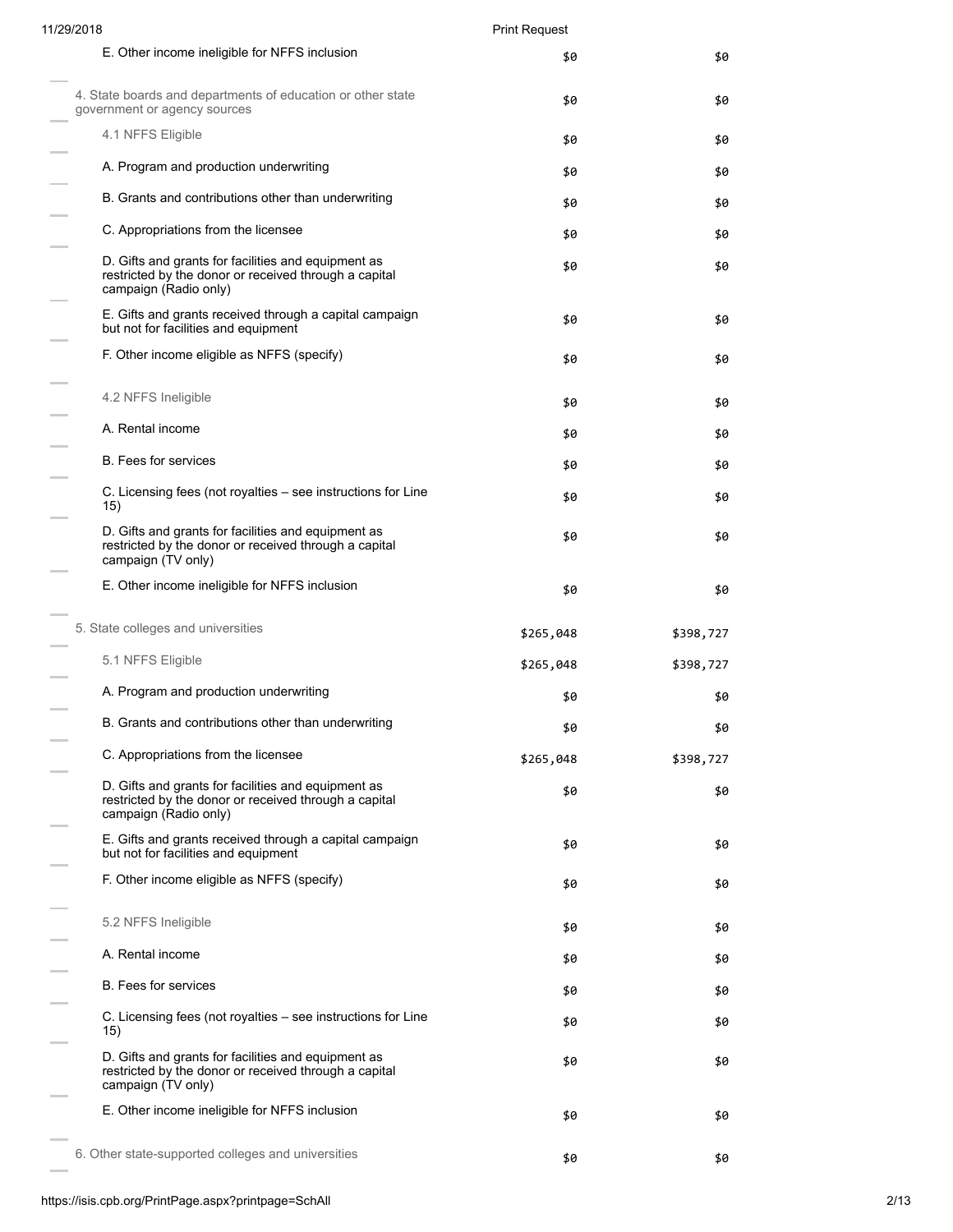| 11/29/2018                                                                                                                            | <b>Print Request</b> |           |
|---------------------------------------------------------------------------------------------------------------------------------------|----------------------|-----------|
| 6.1 NFFS Eligible                                                                                                                     | \$0                  | \$0       |
| A. Program and production underwriting                                                                                                | \$0                  | \$0       |
| B. Grants and contributions other than underwriting                                                                                   | \$0                  | \$0       |
| C. Appropriations from the licensee                                                                                                   | \$0                  | \$0       |
| D. Gifts and grants for facilities and equipment as<br>restricted by the donor or received through a capital<br>campaign (Radio only) | \$0                  | \$0       |
| E. Gifts and grants received through a capital campaign<br>but not for facilities and equipment                                       | \$0                  | \$0       |
| F. Other income eligible as NFFS (specify)                                                                                            | \$0                  | \$0       |
| 6.2 NFFS Ineligible                                                                                                                   | \$0                  | \$0       |
| A. Rental income                                                                                                                      | \$0                  | \$0       |
| <b>B.</b> Fees for services                                                                                                           | \$0                  | \$0       |
| C. Licensing fees (not royalties – see instructions for Line<br>15)                                                                   | \$0                  | \$0       |
| D. Gifts and grants for facilities and equipment as<br>restricted by the donor or received through a capital<br>campaign (TV only)    | \$0                  | \$0       |
| E. Other income ineligible for NFFS inclusion                                                                                         | \$0                  | \$0       |
| 7. Private colleges and universities                                                                                                  | \$0                  | \$0       |
| 7.1 NFFS Eligible                                                                                                                     | \$0                  | \$0       |
| A. Program and production underwriting                                                                                                | \$0                  | \$0       |
| B. Grants and contributions other than underwriting                                                                                   | \$0                  | \$0       |
| C. Appropriations from the licensee                                                                                                   | \$0                  | \$0       |
| D. Gifts and grants for facilities and equipment as<br>restricted by the donor or received through a capital<br>campaign (Radio only) | \$0                  | \$0       |
| E. Gifts and grants received through a capital campaign<br>but not for facilities and equipment                                       | \$0                  | \$0       |
| F. Other income eligible as NFFS (specify)                                                                                            | \$0                  | \$0       |
| 7.2 NFFS Ineligible                                                                                                                   | \$0                  | \$0       |
| A. Rental income                                                                                                                      | \$0                  | \$0       |
| <b>B.</b> Fees for services                                                                                                           | \$0                  | \$0       |
| C. Licensing fees (not royalties – see instructions for Line<br>15)                                                                   | \$0                  | \$0       |
| D. Gifts and grants for facilities and equipment as<br>restricted by the donor or received through a capital<br>campaign (TV only)    | \$0                  | \$0       |
| E. Other income ineligible for NFFS inclusion                                                                                         | \$0                  | \$0       |
| 8. Foundations and nonprofit associations                                                                                             | \$0                  | \$113,607 |
| 8.1 NFFS Eligible                                                                                                                     | \$0                  | \$113,607 |
| A. Program and production underwriting                                                                                                | \$0                  | \$0       |
| B. Grants and contributions other than underwriting                                                                                   | \$0                  | \$0       |

 $\sim$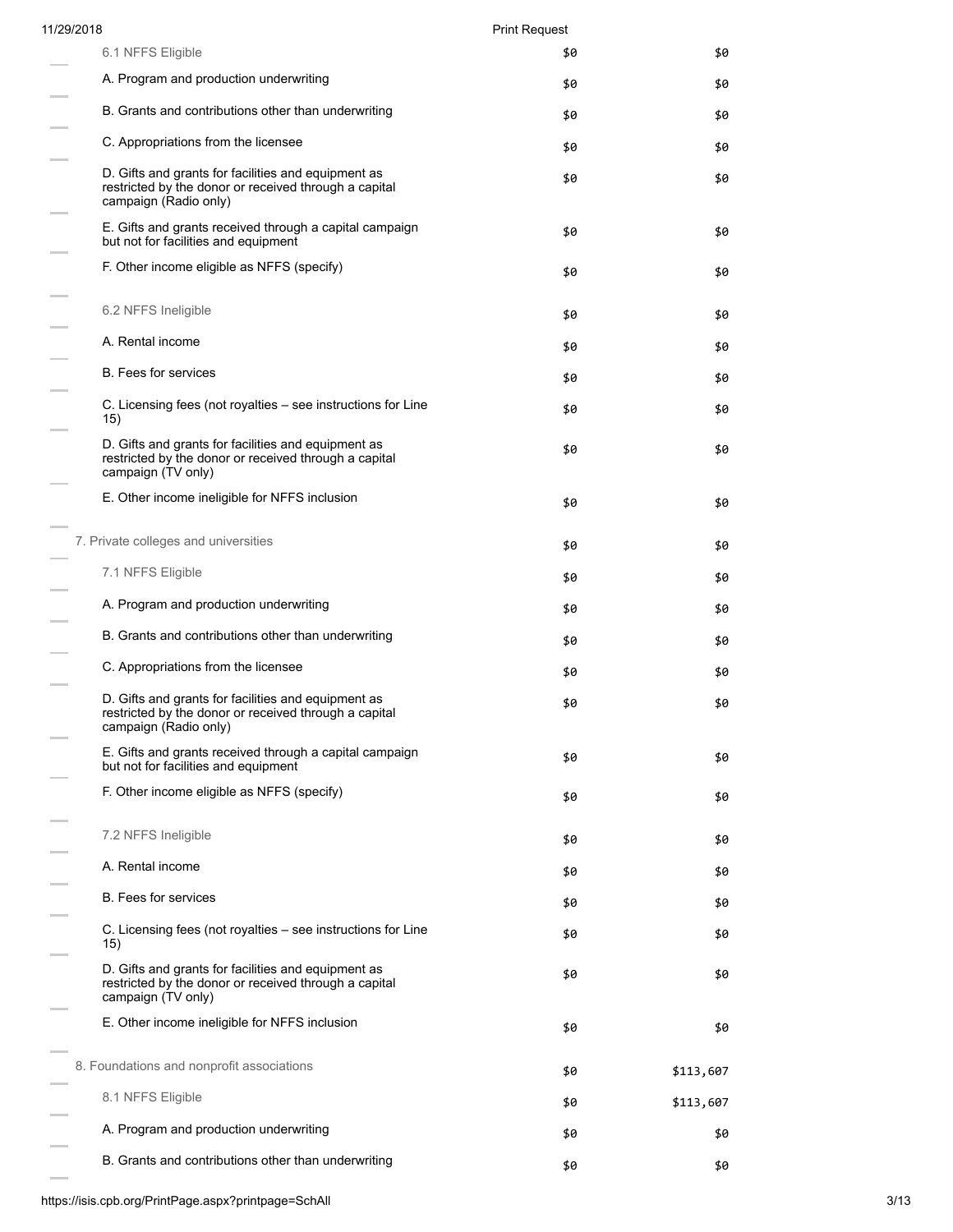| 11/29/2018                                                                                                                                                                                  | <b>Print Request</b> |           |
|---------------------------------------------------------------------------------------------------------------------------------------------------------------------------------------------|----------------------|-----------|
| C. Gifts and grants for facilities and equipment as<br>restricted by the donor or received through a capital<br>campaign (Radio only)                                                       | \$0                  | \$113,607 |
| D. Gifts and grants received through a capital campaign<br>but not for facilities and equipment                                                                                             | \$0                  | \$0       |
| E. Other income eligible as NFFS (specify)                                                                                                                                                  | \$0                  | \$0       |
| 8.2 NFFS Ineligible                                                                                                                                                                         | \$0                  | \$0       |
| A. Rental income                                                                                                                                                                            | \$0                  | \$0       |
| <b>B.</b> Fees for services                                                                                                                                                                 | \$0                  | \$0       |
| C. Licensing fees (not royalties – see instructions for Line<br>15)                                                                                                                         | \$0                  | \$0       |
| D. Gifts and grants for facilities and equipment as<br>restricted by the donor or received through a capital<br>campaign (TV only)                                                          | \$0                  | \$0       |
| E. Other income ineligible for NFFS inclusion                                                                                                                                               | \$0                  | \$0       |
| 9. Business and Industry                                                                                                                                                                    | \$253,428            | \$244,760 |
| 9.1 NFFS Eligible                                                                                                                                                                           | \$253,428            | \$244,760 |
| A. Program and production underwriting                                                                                                                                                      | \$253,428            | \$244,760 |
| B. Grants and contributions other than underwriting                                                                                                                                         | \$0                  | \$0       |
| C. Gifts and grants for facilities and equipment as<br>restricted by the donor or received through a capital<br>campaign (Radio only)                                                       | \$0                  | \$0       |
| D. Gifts and grants received through a capital campaign<br>but not for facilities and equipment                                                                                             | \$0                  | \$0       |
| E. Other income eligible as NFFS (specify)                                                                                                                                                  | \$0                  | \$0       |
| 9.2 NFFS Ineligible                                                                                                                                                                         | \$0                  | \$0       |
| A. Rental income                                                                                                                                                                            | \$0                  | \$0       |
| <b>B.</b> Fees for services                                                                                                                                                                 | \$0                  | \$0       |
| C. Licensing fees (not royalties – see instructions for Line<br>15)                                                                                                                         | \$0                  | \$0       |
| D. Gifts and grants for facilities and equipment as<br>restricted by the donor or received through a capital<br>campaign (TV only)                                                          | \$0                  | \$0       |
| E. Other income ineligible for NFFS inclusion                                                                                                                                               | \$0                  | \$0       |
| 10. Memberships and subscriptions (net of membership bad<br>debt expense)                                                                                                                   | \$313,949            | \$256,380 |
| 10.1 NFFS Exclusion – Fair market value of premiums<br>that are not of insubstantial value                                                                                                  | \$17,072             | \$8,213   |
| 10.2 NFFS Exclusion - All bad debt expenses from<br>NFFS eligible revenues including but not limited to<br>pledges, underwriting, and membership (unless netted<br>elsewhere in Schedule A) | \$0                  | \$0       |
| 2017 data<br>2018 data<br>10.3 Total number of                                                                                                                                              |                      |           |
| 2,596<br>2,498<br>contributors.                                                                                                                                                             |                      |           |
| 11. Revenue from Friends groups less any revenue included<br>on line 10                                                                                                                     | \$0                  | \$0       |
| 2017 data<br>2018 data<br>11.1 Total number of                                                                                                                                              |                      |           |
| 0<br>0<br>Friends contributors.                                                                                                                                                             |                      |           |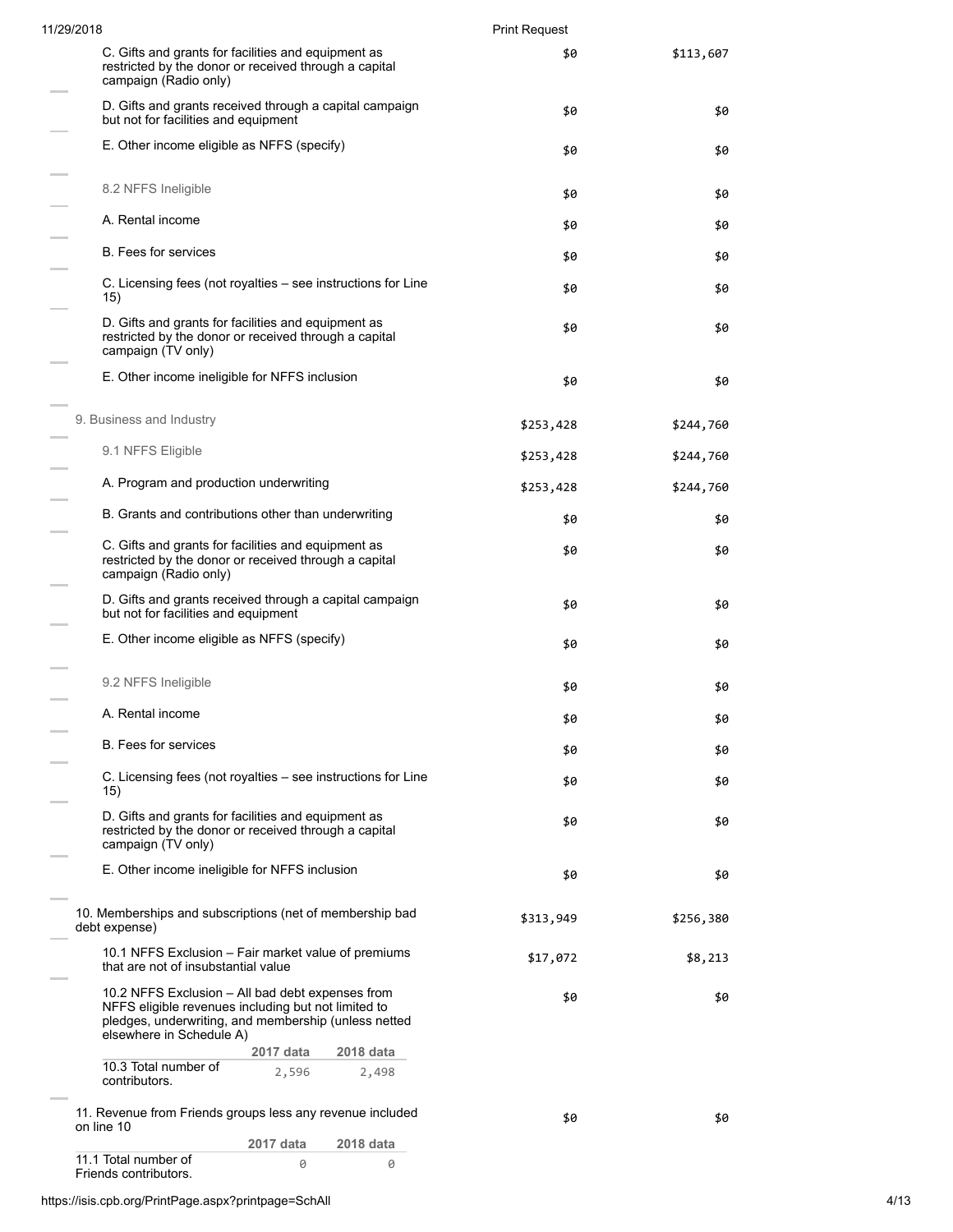| 11/29/2018                                                                                                                                      |                   | <b>Print Request</b> |           |  |
|-------------------------------------------------------------------------------------------------------------------------------------------------|-------------------|----------------------|-----------|--|
| 12. Subsidiaries and other activities unrelated to public<br>broadcasting (See instructions)                                                    |                   | \$0                  | \$0       |  |
| A. Nonprofit subsidiaries involved in telecommunications<br>activities                                                                          |                   | \$0                  | \$0       |  |
| B. NFFS Ineligible – Nonprofit subsidiaries not involved in<br>telecommunications activities                                                    |                   | \$0                  | \$0       |  |
| C. NFFS Ineligible – For-profit subsidiaries regardless of<br>the nature of its activities                                                      |                   | \$0                  | \$0       |  |
| D. NFFS Ineligible – Other activities unrelated to public<br>brodcasting                                                                        |                   | \$0                  | \$0       |  |
| <b>Form of Revenue</b>                                                                                                                          |                   | 2017 data            | 2018 data |  |
| 13. Auction revenue (see instructions for Line 13)                                                                                              |                   | \$0                  | \$0       |  |
| A. Gross auction revenue                                                                                                                        |                   | \$0                  | \$0       |  |
| B. Direct auction expenses                                                                                                                      |                   | \$0                  | \$0       |  |
| 14. Special fundraising activities (see instructions for Line 14)                                                                               |                   | \$0                  | \$0       |  |
| A. Gross special fundraising revenues                                                                                                           |                   | \$0                  | \$0       |  |
| B. Direct special fundraising expenses                                                                                                          |                   |                      |           |  |
| 15. Passive income                                                                                                                              |                   | \$0                  | \$0       |  |
| A. Interest and dividends (other than on endowment                                                                                              |                   | \$0                  | \$0       |  |
| funds)                                                                                                                                          |                   | \$0                  | \$0       |  |
| <b>B.</b> Royalties                                                                                                                             |                   | \$0                  | \$0       |  |
| C. PBS or NPR pass-through copyright royalties                                                                                                  |                   | \$0                  | \$0       |  |
| 16. Gains and losses on investments, charitable trusts and gift<br>annuities and sale of other assets (other than endowment<br>funds)           |                   | \$0                  | \$0       |  |
| A. Gains from sales of property and equipment (do not<br>report losses)                                                                         |                   | \$0                  | \$0       |  |
| B. Realized gains/losses on investments (other than<br>endowment funds)                                                                         |                   | \$0                  | \$0       |  |
| C. Unrealized gains/losses on investments and actuarial<br>gains/losses on charitable trusts and gift annuities (other<br>than endowment funds) |                   | \$0                  | \$0       |  |
| 17. Endowment revenue                                                                                                                           |                   | \$4,986              | \$4,015   |  |
| A. Contributions to endowment principal                                                                                                         |                   | \$250                | \$250     |  |
| B. Interest and dividends on endowment funds                                                                                                    |                   | \$1,016              | \$914     |  |
| C. Realized net investment gains and losses on<br>endowment funds (if this is a negative amount, add a<br>hyphen, e.g., "-1,765")               |                   | \$408                | \$1,258   |  |
| D. Unrealized net investment gains and losses on<br>endowment funds (if this is a negative amount, add a<br>hyphen, e.g., "-1,765")             |                   | \$3,312              | \$1,593   |  |
| 18. Capital fund contributions from individuals (see<br>instructions)                                                                           |                   | \$3,670              | \$1,250   |  |
| A. Facilities and equipment (except funds received from<br>federal or public broadcasting sources)                                              |                   | \$0                  | \$0       |  |
| B. Other                                                                                                                                        |                   | \$3,670              | \$1,250   |  |
| <b>Description</b><br>Capital Campaign                                                                                                          | Amount<br>\$1,250 |                      |           |  |
| 19. Gifts and bequests from major individual donors<br>2017 data                                                                                | 2018 data         | \$15,287             | \$14,275  |  |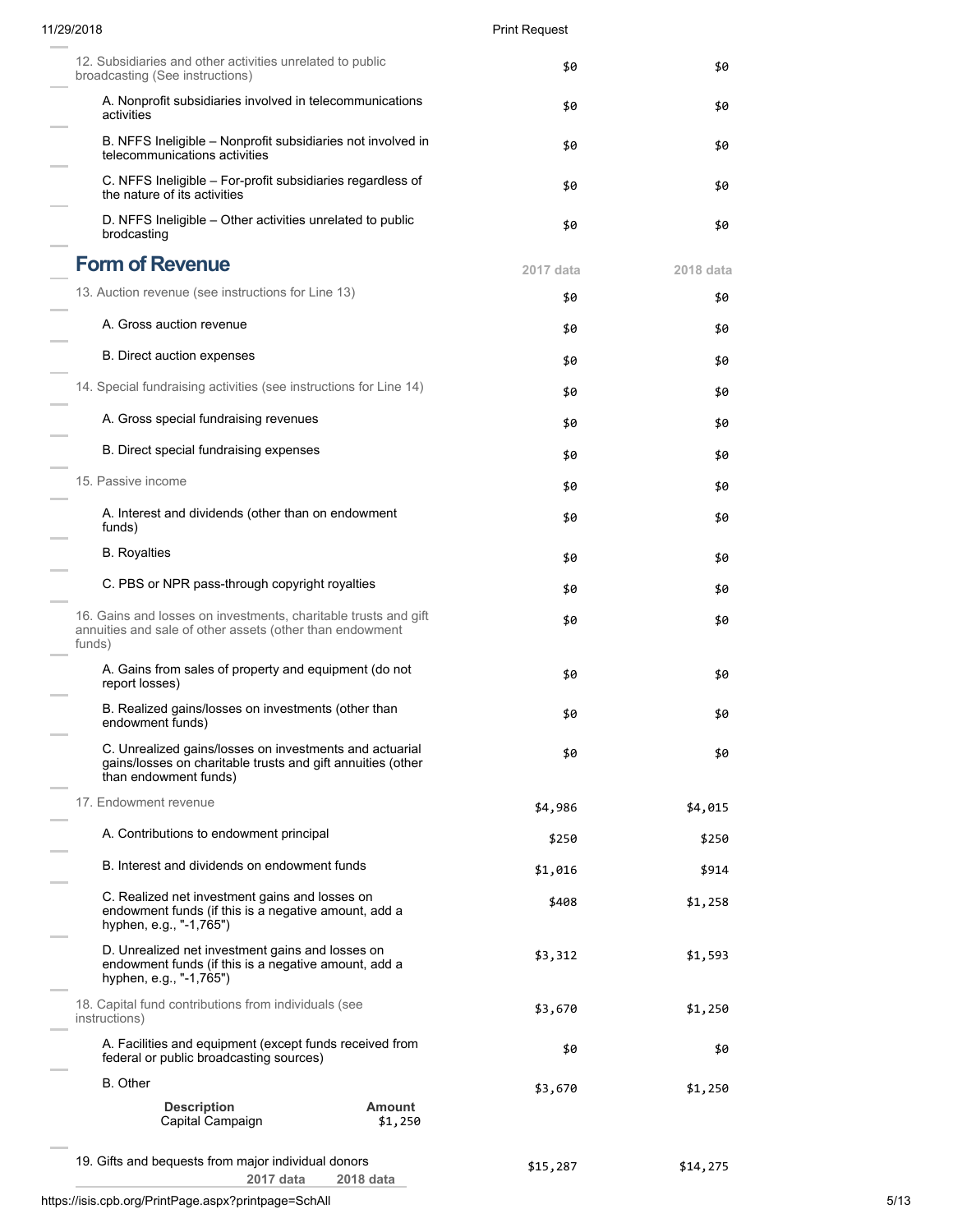| 11/29/2018 |  |  |
|------------|--|--|
|            |  |  |

Print Request

| 2017 data<br>2018 data                                                                                                                                       |             |             |
|--------------------------------------------------------------------------------------------------------------------------------------------------------------|-------------|-------------|
| 19.1 Total number of<br>14<br>12<br>major individual donors                                                                                                  |             |             |
| 20. Other Direct Revenue                                                                                                                                     | \$0         | \$0         |
| Line 21. Proceeds from the FCC Spectrum Incentive Auction,<br>interest and dividends earned on these funds, channel<br>sharing revenues, and spectrum leases | \$0         | \$0         |
| A. Proceeds from sale in spectrum auction                                                                                                                    | \$0         | \$0         |
| B. Interest and dividends earned on spectrum auction<br>related revenue                                                                                      | \$0         | \$0         |
| C. Payments from spectrum auction speculators                                                                                                                | \$0         | \$0         |
| D. Channel sharing and spectrum leases revenues                                                                                                              | \$0         | \$0         |
| E. Spectrum repacking funds                                                                                                                                  | \$          | \$0         |
| 22. Total Revenue (Sum of lines 1 through 12, 13.A, 14.A, and<br>15 through 21)                                                                              | \$1,033,919 | \$1,200,653 |
| Click here to view all NFFS Eligible revenue on Lines 3<br>through 9.                                                                                        |             |             |
| Click here to view all NFFS Ineligible revenue on Lines 3<br>through 9.                                                                                      |             |             |
| <b>Adjustments to Revenue</b>                                                                                                                                | 2017 data   | 2018 data   |
| 23. Federal revenue from line 1.                                                                                                                             | \$0         | \$0         |
| 24. Public broadcasting revenue from line 2.                                                                                                                 | \$177,551   | \$167,639   |
| 25. Capital funds exclusion-TV (3.2D, 4.2D, 5.2D, 6.2D,<br>7.2D, 8.2D, 9.2D, 18A)                                                                            | \$0         | \$0         |
| 26. Revenue on line 20 not meeting the source, form,<br>purpose, or recipient criteria                                                                       | \$0         | \$0         |
| 27. Other automatic subtractions from total revenue                                                                                                          | \$20,792    | \$11,064    |
| A. Auction expenses – limited to the lesser of lines 13a or<br>13 <sub>b</sub>                                                                               | \$0         | \$0         |
| B. Special fundraising event expenses – limited to the<br>lesser of lines 14a or 14b                                                                         | \$0         | \$0         |
| C. Gains from sales of property and equipment - line 16a                                                                                                     | \$0         | \$0         |
| D. Realized gains/losses on investments (other than<br>endowment funds) - line 16b                                                                           | \$0         | \$0         |
| E. Unrealized investment and actuarial gains/losses<br>(other than endowment funds) - line 16c                                                               | \$0         | \$0         |
| F. Realized and unrealized net investment gains/losses<br>on endowment funds - line 17c, line 17d                                                            | \$3,720     | \$2,851     |
| G. Rental income (3.2A, 4.2A, 5.2A, 6.2A, 7.2A, 8.2A,<br>9.2A)                                                                                               | \$0         | \$0         |
| H. Fees for services (3.2B, 4.2B, 5.2B, 6.2B, 7.2B, 8.2B,<br>9.2B)                                                                                           | \$0         | \$0         |
| I. Licensing Fees (3.2C, 4.2C, 5.2C, 6.2C, 7.2C, 8.2C,<br>9.2C)                                                                                              | \$0         | \$0         |
| J. Other revenue ineligible as NFFS (3.2E, 4.2E, 5.2E,<br>$6.2E$ , $7.2E$ , $8.2E$ , $9.2E$ )                                                                | \$0         | \$0         |
| K. FMV of high-end premiums (Line 10.1)                                                                                                                      | \$17,072    | \$8,213     |
| L. All bad debt expenses from NFFS eligible revenues<br>including but not limited to pledges, underwriting, and                                              | \$0         | \$0         |

membership (Line 10.2)

M. Revenue from subsidiaries and other activities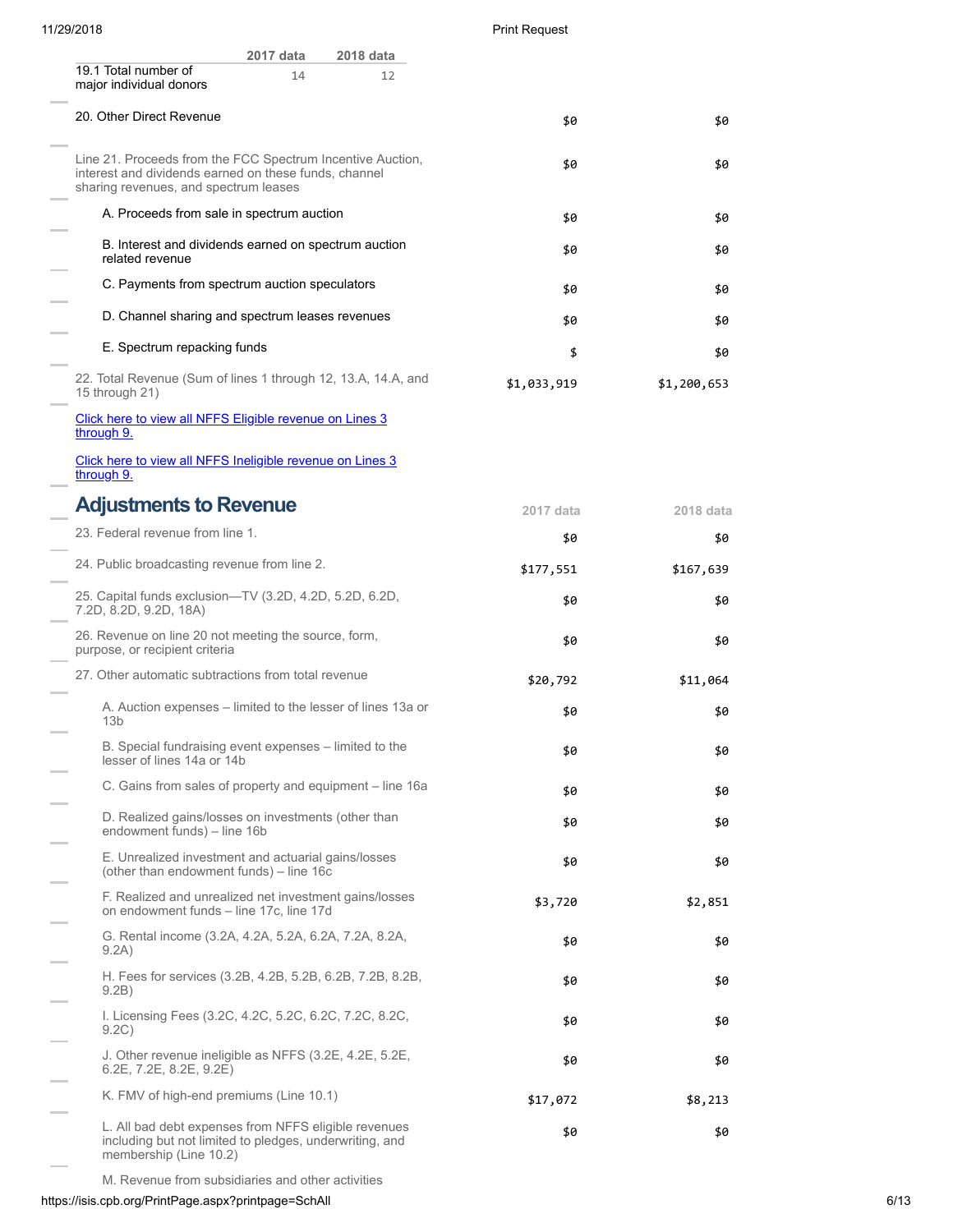| 11/29/2018                          |                                                                                                                                                             |                                                         | <b>Print Request</b> |              |  |  |
|-------------------------------------|-------------------------------------------------------------------------------------------------------------------------------------------------------------|---------------------------------------------------------|----------------------|--------------|--|--|
|                                     | ineligible as NFFS (12.B, 12.C, 12.D)                                                                                                                       |                                                         | \$0                  | \$0          |  |  |
|                                     | N. Proceeds from spectrum auction and related revenues<br>from line 21.                                                                                     |                                                         | \$0                  | \$0          |  |  |
|                                     | 28. Total Direct Nonfederal Financial Support (Line 22 less<br>Lines 23 through 27). (Forwards to line 1 of the Summary of<br>Nonfederal Financial Support) |                                                         | \$835,576            | \$1,021,950  |  |  |
| Comments                            |                                                                                                                                                             |                                                         |                      |              |  |  |
| Comment                             | Name                                                                                                                                                        | Date                                                    | <b>Status</b>        |              |  |  |
| <b>KHSU-FM (1290)</b><br>Arcata, CA | <b>Schedule B WorkSheet</b>                                                                                                                                 |                                                         |                      |              |  |  |
|                                     |                                                                                                                                                             |                                                         | 2017                 | 2018         |  |  |
|                                     | 1. Determine Station net direct expenses                                                                                                                    |                                                         |                      |              |  |  |
|                                     | 1a. Total station operating expenses and capital outlays<br>(forwards from line 10 of Schedule E)                                                           |                                                         | \$1,394,058          | \$1,507,703  |  |  |
|                                     | Deductions (lines 1b.1. through 1b.7.):                                                                                                                     | 1b.1. Capital outlays (from Schedule E, line 9 total)   | \$0                  | \$0          |  |  |
|                                     | 1b.2. Depreciation                                                                                                                                          |                                                         | \$35,937             | \$26,169     |  |  |
|                                     | 1b.3. Amortization                                                                                                                                          |                                                         | \$0                  | \$0          |  |  |
|                                     |                                                                                                                                                             | 1b.4. In-kind contributions (services and other assets) | \$49,622             | \$27,594     |  |  |
|                                     | for instructions)                                                                                                                                           | 1b.5. Indirect administrative support (see Guidelines   | \$260,339            | \$280,040    |  |  |
|                                     | on line $1b.1$ )                                                                                                                                            | 1b.6. Donated property and equipment (if not included   | \$0                  | \$0          |  |  |
|                                     | 1b.7. Other                                                                                                                                                 |                                                         | \$0                  | \$1,139      |  |  |
|                                     | <b>Description</b><br><b>Transfers Out</b>                                                                                                                  | <b>Amount</b><br>\$1,139                                |                      |              |  |  |
|                                     | 1b.8. Total deductions                                                                                                                                      |                                                         | \$345,898            | \$334,942    |  |  |
|                                     | 1c. Station net direct expenses                                                                                                                             |                                                         | \$1,048,160          | \$1,172,761  |  |  |
|                                     | 2. Institutional support rate calculation (Note: Choose one<br>method only - either 2a or 2b)                                                               |                                                         |                      |              |  |  |
|                                     | 2a. Net direct expense method                                                                                                                               |                                                         |                      |              |  |  |
|                                     | 1)                                                                                                                                                          | 2a.1. Station net direct Expenses (forwards from line   | \$1,048,160          | \$1,172,761  |  |  |
|                                     | 2a.2. Licensee net direct activities                                                                                                                        |                                                         | \$59,084,852         | \$62,791,487 |  |  |
|                                     | (forward to line 2c.5 below)                                                                                                                                | 2a.3. Percentage of allocation (2a.1 divided by 2a.2)   | %1.773991            | %1.867707    |  |  |
|                                     | 2b. Salaries and wages method                                                                                                                               |                                                         |                      |              |  |  |
|                                     |                                                                                                                                                             | 2b.1. Station salaries and wages for direct activities  | \$0                  | \$0          |  |  |
|                                     |                                                                                                                                                             | 2b.2. Licensee salaries and wages for direct activities | \$0                  | \$0          |  |  |
|                                     | (forward to line 2c.5 below)                                                                                                                                | 2b.3. Percentage of allocation (2b.1 divided by 2b.2)   | %                    | %0           |  |  |
|                                     | 2c. Institutional support calculation                                                                                                                       |                                                         |                      |              |  |  |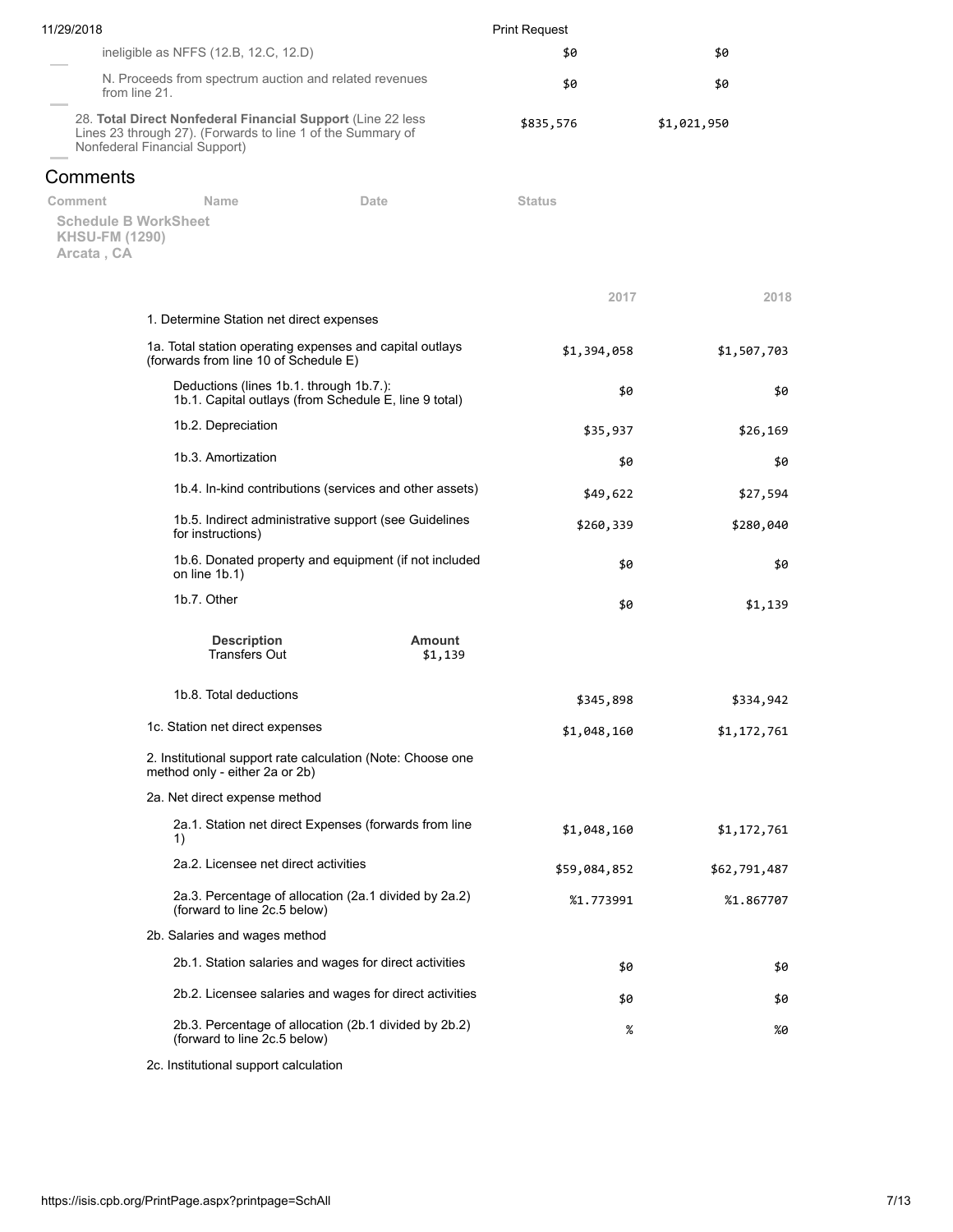| 2c.1. Choose applicable cost groups that benefit the<br>station                               |              |              |
|-----------------------------------------------------------------------------------------------|--------------|--------------|
| $\blacktriangleright$<br><b>Budget and Analysis</b>                                           |              |              |
| $\blacktriangleright$<br>Campus Mail Service                                                  |              |              |
| $\blacktriangledown$<br><b>Computer Operations</b>                                            |              |              |
| $\blacktriangleright$<br><b>Financial Operations</b>                                          |              |              |
| ✔<br><b>Human Resources</b>                                                                   |              |              |
| $\blacktriangledown$<br>Insurance                                                             |              |              |
| <b>Internal Audit</b>                                                                         |              |              |
| Legal                                                                                         |              |              |
| $\blacktriangledown$<br>Payroll                                                               |              |              |
| President's Office                                                                            |              |              |
| Purchasing                                                                                    |              |              |
| Other                                                                                         |              |              |
| Not Applicable                                                                                |              |              |
| 2c.2. Costs per licensee financial statements                                                 | \$19,005,897 | \$19,802,926 |
| 2c.3. LESS: Cost groups that do not benefit the<br>operations of the public broadcast station | \$5,315,875  | \$5,436,563  |
| 2c.4. Costs benefiting station operations                                                     | \$13,690,022 | \$14,366,363 |
| 2c.5. Percentage of allocation (from line 2a.3 or 2b.3)                                       | %1.773991    | %1.867707    |
| 2c.6. Total institutional costs benefiting station<br>operations                              | \$242,859    | \$268,321    |
| 3. Physical plant support rate calculation                                                    |              |              |
| 3a. Net square footage occupied by station                                                    | 3,688        | 3,688        |
| 3b. Licensee's net assignable square footage                                                  | 1,766,510    | 1,766,510    |
| 3c. Percentage of allocation (3a divided by 3b)<br>(forward to line 3d.5 below)               | %0.208773    | %0.208773    |
| 3d.1. Choose applicable cost groups that benefit the<br>station                               |              |              |
| $\blacktriangleright$<br><b>Building Maintenance</b>                                          |              |              |
| ✔<br><b>Custodial Services</b>                                                                |              |              |
| Director of Operations                                                                        |              |              |
| Elevator Maintenance                                                                          |              |              |
| ✔<br>Grounds and Landscaping                                                                  |              |              |
| Motor Pool                                                                                    |              |              |
| ✔<br>Refuse Disposal                                                                          |              |              |
| $ \blacktriangledown $<br>Roof Maintenance                                                    |              |              |
| $ \blacktriangledown $<br><b>Utilities</b>                                                    |              |              |
| $\blacktriangledown$<br><b>Security Services</b>                                              |              |              |
| <b>Facilities Planning</b>                                                                    |              |              |
| Other                                                                                         |              |              |
| Not Applicable                                                                                |              |              |
| 3d.2. Costs per licensee financial statements                                                 | \$17,220,847 | \$16,525,940 |
| 3d.3. LESS: Cost groups that do not benefit the<br>operations of the public broadcast station | \$8,847,927  | \$10,913,062 |
| 3d.4. Costs benefiting station operations                                                     | \$8,372,920  | \$5,612,878  |
| 3d.5. Percentage of allocation (from line 3c.)                                                | %0.208773    | %0.208773    |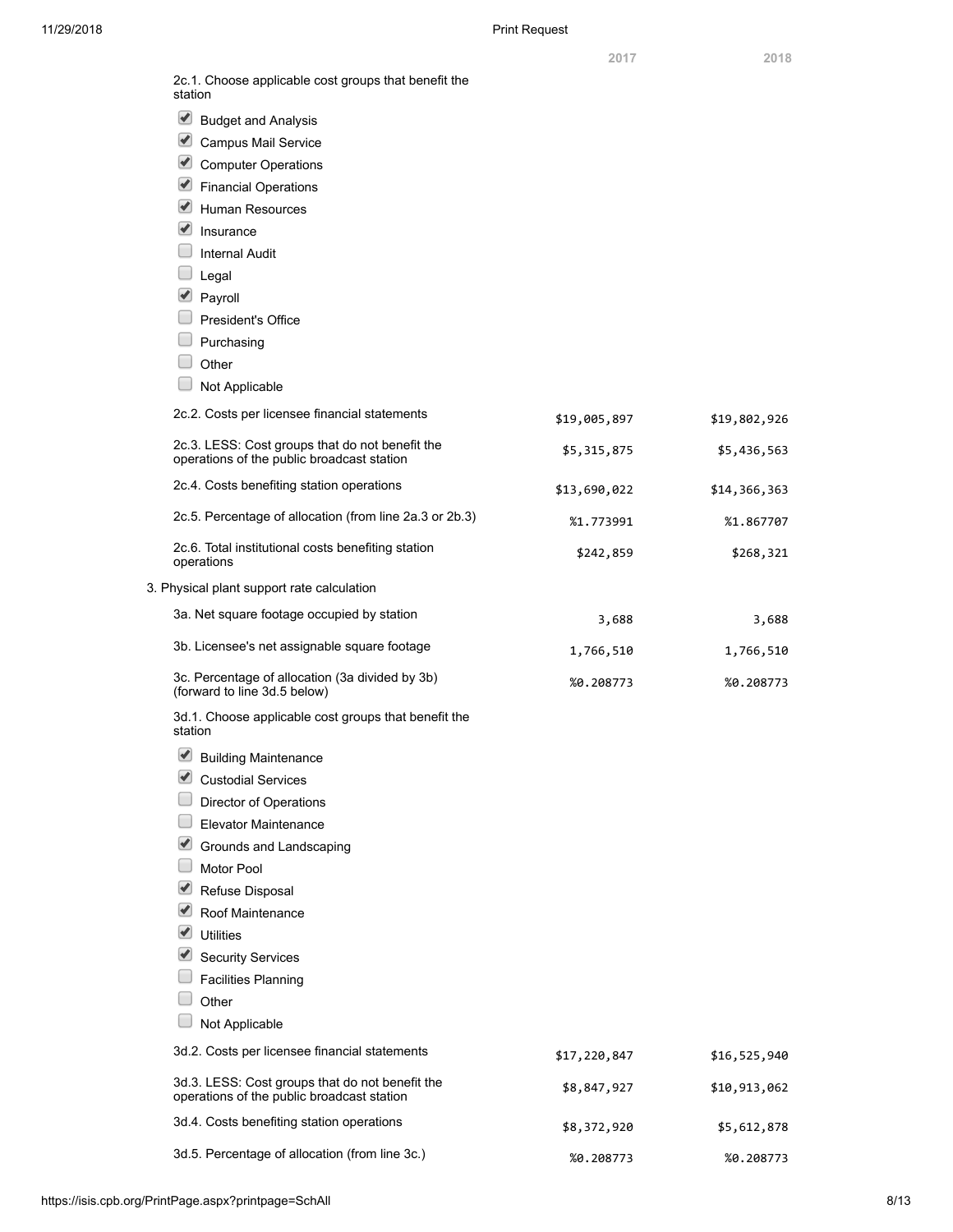| 11/29/2018                                                      |                                                                                                                 |                                   |           | <b>Print Request</b> |               |           |
|-----------------------------------------------------------------|-----------------------------------------------------------------------------------------------------------------|-----------------------------------|-----------|----------------------|---------------|-----------|
|                                                                 |                                                                                                                 |                                   |           |                      | 2017          | 2018      |
|                                                                 | 3d.6. Total physical plant support costs benefiting<br>station operations                                       |                                   |           |                      | \$17,480      | \$11,718  |
|                                                                 | 4. Total costs benefiting station operations (forwards<br>to line1 on tab3)                                     |                                   |           |                      | \$260,339     | \$280,039 |
| Comments                                                        |                                                                                                                 |                                   |           |                      |               |           |
| Comment                                                         | Name                                                                                                            | Date                              |           | <b>Status</b>        |               |           |
| <b>Occupancy List</b><br><b>KHSU-FM (1290)</b><br>Arcata, CA    |                                                                                                                 |                                   |           |                      |               |           |
|                                                                 |                                                                                                                 | <b>Type of Occupancy Location</b> |           |                      | Value         |           |
| <b>Schedule B Totals</b><br><b>KHSU-FM (1290)</b><br>Arcata, CA |                                                                                                                 |                                   |           |                      |               |           |
|                                                                 |                                                                                                                 |                                   |           | 2017 data            | 2018 data     |           |
|                                                                 | 1. Total support activity benefiting station                                                                    |                                   |           | \$260,339            | \$280,039     |           |
| 2. Occupancy value                                              |                                                                                                                 |                                   |           | 0                    | \$0           |           |
|                                                                 | 3. Deductions: Fees paid to the licensee for overhead<br>recovery, assessment, etc.                             |                                   |           | \$0                  | \$0           |           |
|                                                                 | 4. Deductions: Support shown on lines 1 and 2 in excess<br>of revenue reported in financial statements.         |                                   |           | \$0                  | \$0           |           |
|                                                                 | 5. Total Indirect Administrative Support (Forwards to Line 2<br>of the Summary of Nonfederal Financial Support) |                                   |           | \$260,339            | \$280,039     |           |
|                                                                 | 6. Please enter an institutional type code for your licensee.                                                   |                                   |           | SU                   | SU            |           |
| Comments                                                        |                                                                                                                 |                                   |           |                      |               |           |
| Comment                                                         | Name                                                                                                            | Date                              |           | <b>Status</b>        |               |           |
| Off due to rounding                                             | <b>Tracy Taylor</b>                                                                                             | 11/27/2018                        |           | Note                 |               |           |
| Schedule C<br><b>KHSU-FM (1290)</b><br>Arcata, CA               |                                                                                                                 |                                   |           |                      |               |           |
|                                                                 |                                                                                                                 |                                   |           | Donor                |               |           |
|                                                                 |                                                                                                                 |                                   | 2017 data | Code                 | 2018 data     |           |
|                                                                 | 1. PROFESSIONAL SERVICES (must be eligible as NFFS)                                                             |                                   | \$0       |                      |               | \$0       |
| A. Legal                                                        |                                                                                                                 |                                   | \$0       |                      |               | \$0       |
| B. Accounting and/or auditing                                   |                                                                                                                 |                                   | \$0       |                      |               | \$0       |
| C. Engineering                                                  |                                                                                                                 |                                   | \$0       |                      |               | \$0       |
|                                                                 | D. Other professionals (see specific line item instructions<br>in Guidelines before completing)                 |                                   | \$0       |                      |               | \$0       |
| NFFS)                                                           | 2. GENERAL OPERATIONAL SERVICES (must be eligible as                                                            |                                   | \$4,160   |                      | \$4,381       |           |
| facilities)                                                     | A. Annual rental value of space (studios, offices, or tower                                                     |                                   | \$0       |                      |               | \$0       |
| transmission tower                                              | B. Annual value of land used for locating a station-owned                                                       |                                   | \$0       |                      |               | \$0       |
| C. Station operating expenses                                   |                                                                                                                 | BS                                | \$4,160   |                      | ΒS<br>\$4,381 |           |
| before completing)                                              | D. Other (see specific line item instructions in Guidelines                                                     |                                   | \$0       |                      |               | \$0       |
|                                                                 | 3. OTHER SERVICES (must be eligible as NFFS)                                                                    |                                   | \$40,054  |                      | \$17,444      |           |
| A. ITV or educational radio                                     |                                                                                                                 |                                   | \$0       |                      |               | \$0       |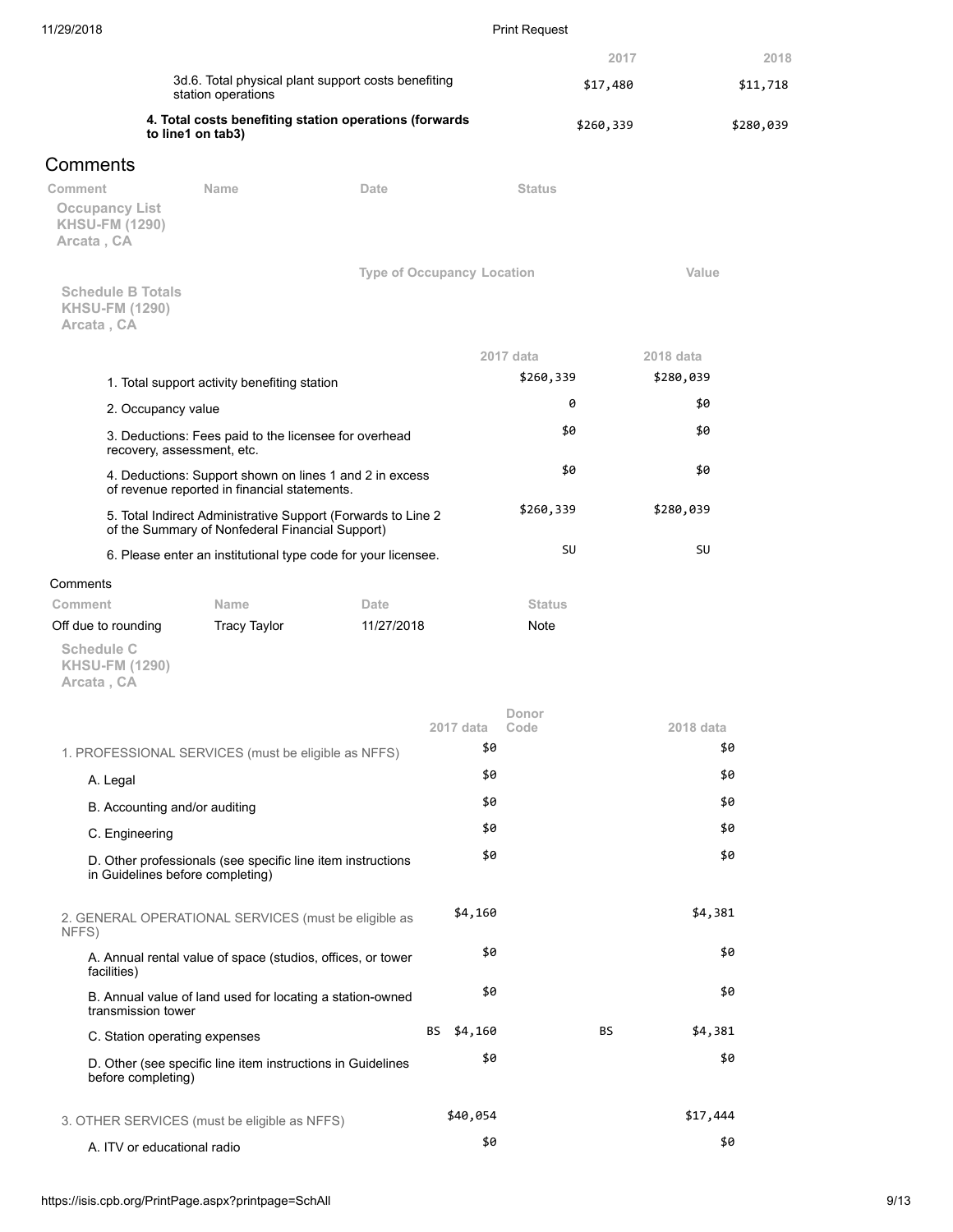# 11/29/2018 Print Request

|                                                                                                                                                                                                 | $2017$ data      | Donor<br>Code | 2018 data        |
|-------------------------------------------------------------------------------------------------------------------------------------------------------------------------------------------------|------------------|---------------|------------------|
| B. State public broadcasting agencies (APBC, FL-DOE,                                                                                                                                            | \$0              |               | \$0              |
| eTech Ohio)                                                                                                                                                                                     | BS \$40,054      | BS.           | \$17,444         |
| C. Local advertising                                                                                                                                                                            | \$0              |               | \$0              |
| D. National advertising                                                                                                                                                                         |                  |               |                  |
| 4. Total in-kind contributions - services and other assets<br>eligible as NFFS (sum of lines 1 through 3), forwards to Line<br>3a. of the Summary of Nonfederal Financial Support               | \$44,214         |               | \$21,825         |
| 5. IN-KIND CONTRIBUTIONS INELIGIBLE AS NFFS                                                                                                                                                     | \$5,408          |               | \$5,769          |
| A. Compact discs, records, tapes and cassettes                                                                                                                                                  | \$0              |               | \$0              |
| B. Exchange transactions                                                                                                                                                                        | \$0              |               | \$0              |
| C. Federal or public broadcasting sources                                                                                                                                                       | \$0              |               | \$0              |
| D. Fundraising related activities                                                                                                                                                               | BS \$5,408       | BS.           | \$5,769          |
| E. ITV or educational radio outside the allowable scope of<br>approved activities                                                                                                               | \$0              |               | \$0              |
| F. Local productions                                                                                                                                                                            | \$0              |               | \$0              |
| G. Program supplements                                                                                                                                                                          | \$0              |               | \$0              |
| H. Programs that are nationally distributed                                                                                                                                                     | \$0              |               | \$0              |
| I. Promotional items                                                                                                                                                                            | \$0              |               | \$0              |
| J. Regional organization allocations of program services                                                                                                                                        | \$0              |               | \$0              |
| K. State PB agency allocations other than those allowed<br>on line $3(b)$                                                                                                                       | \$0              |               | \$0              |
| L. Services that would not need to be purchased if not<br>donated                                                                                                                               | \$0              |               | \$0              |
| M. Other                                                                                                                                                                                        | \$0              |               | \$0              |
| 6. Total in-kind contributions - services and other assets (line 4<br>plus line 5), forwards to Schedule F, line 1c. Must agree with<br>in-kind contributions recognized as revenue in the AFS. | \$49,622         |               | \$27,594         |
| Comments                                                                                                                                                                                        |                  |               |                  |
| Comment<br>Name<br>Date                                                                                                                                                                         |                  | <b>Status</b> |                  |
| <b>Schedule D</b><br><b>KHSU-FM (1290)</b><br>Arcata, CA                                                                                                                                        |                  |               |                  |
|                                                                                                                                                                                                 |                  | Donor         |                  |
|                                                                                                                                                                                                 | 2017 data<br>\$0 | Code          | 2018 data<br>\$0 |
| 1. Land (must be eligible as NFFS)                                                                                                                                                              | \$0              |               | \$0              |
| 2. Building (must be eligible as NFFS)                                                                                                                                                          | \$0              |               | \$0              |
| 3. Equipment (must be eligible as NFFS)                                                                                                                                                         | \$0              |               | \$0              |
| 4. Vehicle(s) (must be eligible as NFFS)                                                                                                                                                        | \$0              |               | \$0              |
| 5. Other (specify) (must be eligible as NFFS)                                                                                                                                                   |                  |               |                  |
| 6. Total in-kind contributions - property and equipment eligible<br>as NFFS (sum of lines 1 through 5), forwards to Line 3b. of the<br>Summary of Nonfederal Financial Support                  | \$0              |               | \$0              |
| 7. IN-KIND CONTRIBUTIONS INELIGIBLE AS NFFS                                                                                                                                                     | \$0              |               | \$0              |
| a) Exchange transactions                                                                                                                                                                        | \$0              |               | \$0              |
| b) Federal or public broadcasting sources                                                                                                                                                       | \$0              |               | \$0              |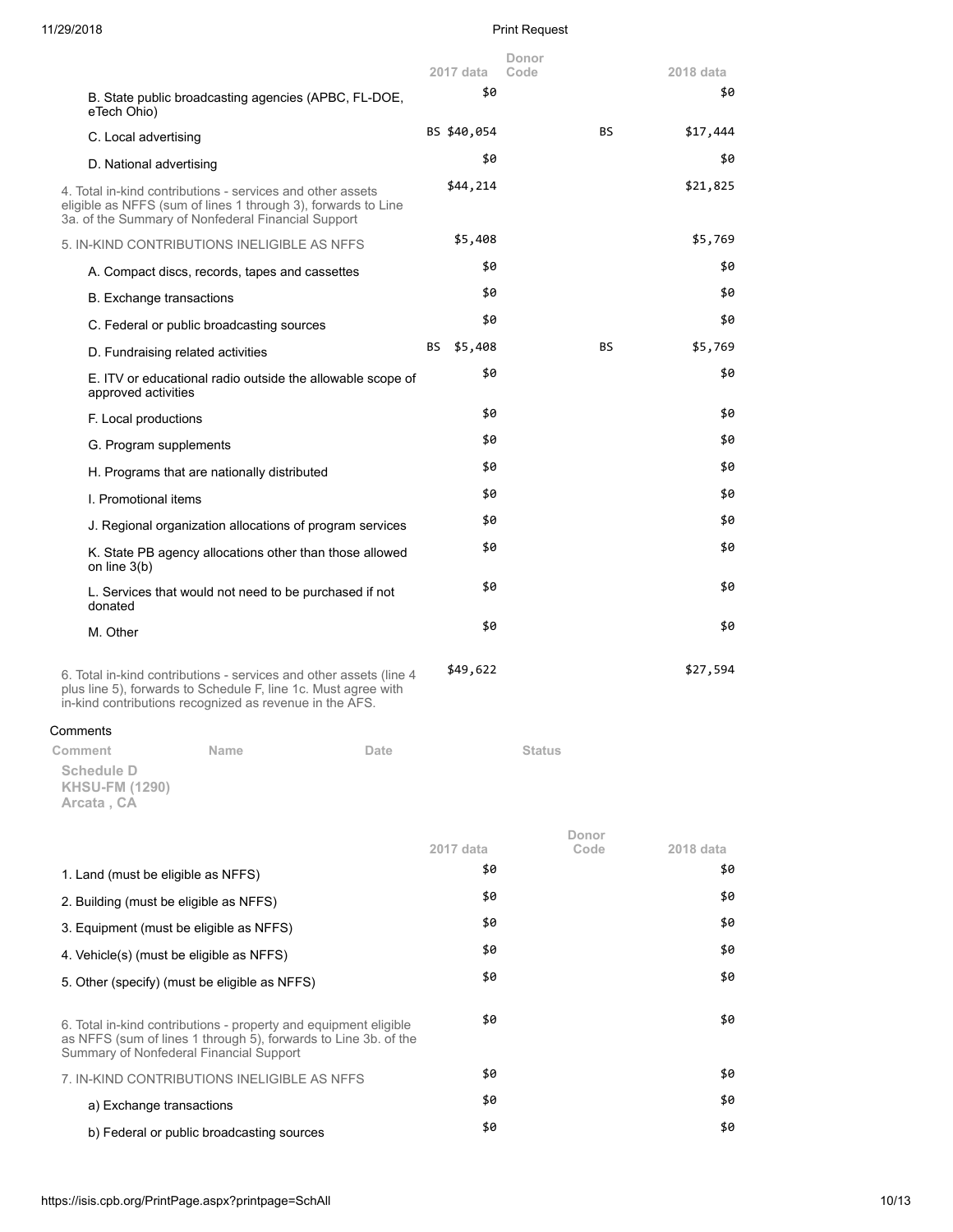# 11/29/2018 Print Request

|                                                                     |                                                                                                                                                                                              |      | 2017 data | Donor<br>Code | 2018 data |
|---------------------------------------------------------------------|----------------------------------------------------------------------------------------------------------------------------------------------------------------------------------------------|------|-----------|---------------|-----------|
|                                                                     | c) TV only—property and equipment that includes new<br>facilities (land and structures), expansion of existing<br>facilities and acquisition of new equipment                                |      | \$0       |               | \$0       |
| d) Other (specify)                                                  |                                                                                                                                                                                              |      | \$0       |               | \$0       |
|                                                                     | 8. Total in-kind contributions - property and equipment (line 6<br>plus line 7), forwards to Schedule F, line 1d. Must agree with<br>in-kind contributions recognized as revenue in the AFS. |      | \$0       |               | \$0       |
| Comments                                                            |                                                                                                                                                                                              |      |           |               |           |
| Comment<br><b>Schedule E</b><br><b>KHSU-FM (1290)</b><br>Arcata, CA | <b>Name</b>                                                                                                                                                                                  | Date |           | <b>Status</b> |           |
| <b>EXPENSES</b>                                                     |                                                                                                                                                                                              |      |           |               |           |
| (Operating and non-operating)                                       | <b>PROGRAM SERVICES</b>                                                                                                                                                                      |      |           | 2017 data     | 2018 data |
|                                                                     | 1. Programming and production                                                                                                                                                                |      |           | \$439,047     | \$398,649 |
|                                                                     | A. Restricted Radio CSG                                                                                                                                                                      |      |           | \$40,100      | \$37,789  |
|                                                                     | <b>B. Unrestricted Radio CSG</b>                                                                                                                                                             |      |           | \$162,646     | \$129,993 |
|                                                                     | C. Other CPB Funds                                                                                                                                                                           |      |           | \$0           | \$0       |
|                                                                     | D. All non-CPB Funds                                                                                                                                                                         |      |           | \$236,301     | \$230,867 |
|                                                                     | 2. Broadcasting and engineering                                                                                                                                                              |      |           | \$205,259     | \$263,341 |
|                                                                     | A. Restricted Radio CSG                                                                                                                                                                      |      |           | \$0           | \$0       |
|                                                                     | <b>B. Unrestricted Radio CSG</b>                                                                                                                                                             |      |           | \$0           | \$0       |
|                                                                     | C. Other CPB Funds                                                                                                                                                                           |      |           | \$0           | \$0       |
|                                                                     | D. All non-CPB Funds                                                                                                                                                                         |      |           | \$205,259     | \$263,341 |
|                                                                     | 3. Program information and promotion                                                                                                                                                         |      |           | \$0           | \$0       |
|                                                                     | A. Restricted Radio CSG                                                                                                                                                                      |      |           | \$0           | \$0       |
|                                                                     | <b>B. Unrestricted Radio CSG</b>                                                                                                                                                             |      |           | \$0           | \$0       |
|                                                                     | C. Other CPB Funds                                                                                                                                                                           |      |           | \$0           | \$0       |
|                                                                     | D. All non-CPB Funds                                                                                                                                                                         |      |           | \$0           | \$0       |
|                                                                     | <b>SUPPORT SERVICES</b>                                                                                                                                                                      |      |           | 2017 data     | 2018 data |
|                                                                     | 4. Management and general                                                                                                                                                                    |      |           | \$512,523     | \$551,444 |
|                                                                     | A. Restricted Radio CSG                                                                                                                                                                      |      |           | \$0           | \$0       |
|                                                                     | <b>B. Unrestricted Radio CSG</b>                                                                                                                                                             |      |           | \$0           | \$0       |
|                                                                     | C. Other CPB Funds                                                                                                                                                                           |      |           | \$0           | \$0       |
|                                                                     | D. All non-CPB Funds                                                                                                                                                                         |      |           | \$512,523     | \$551,444 |
|                                                                     | 5. Fund raising and membership development                                                                                                                                                   |      |           | \$237,229     | \$294,269 |
|                                                                     | A. Restricted Radio CSG                                                                                                                                                                      |      |           | \$0           | \$0       |
|                                                                     | B. Unrestricted Radio CSG                                                                                                                                                                    |      |           | \$0           | \$0       |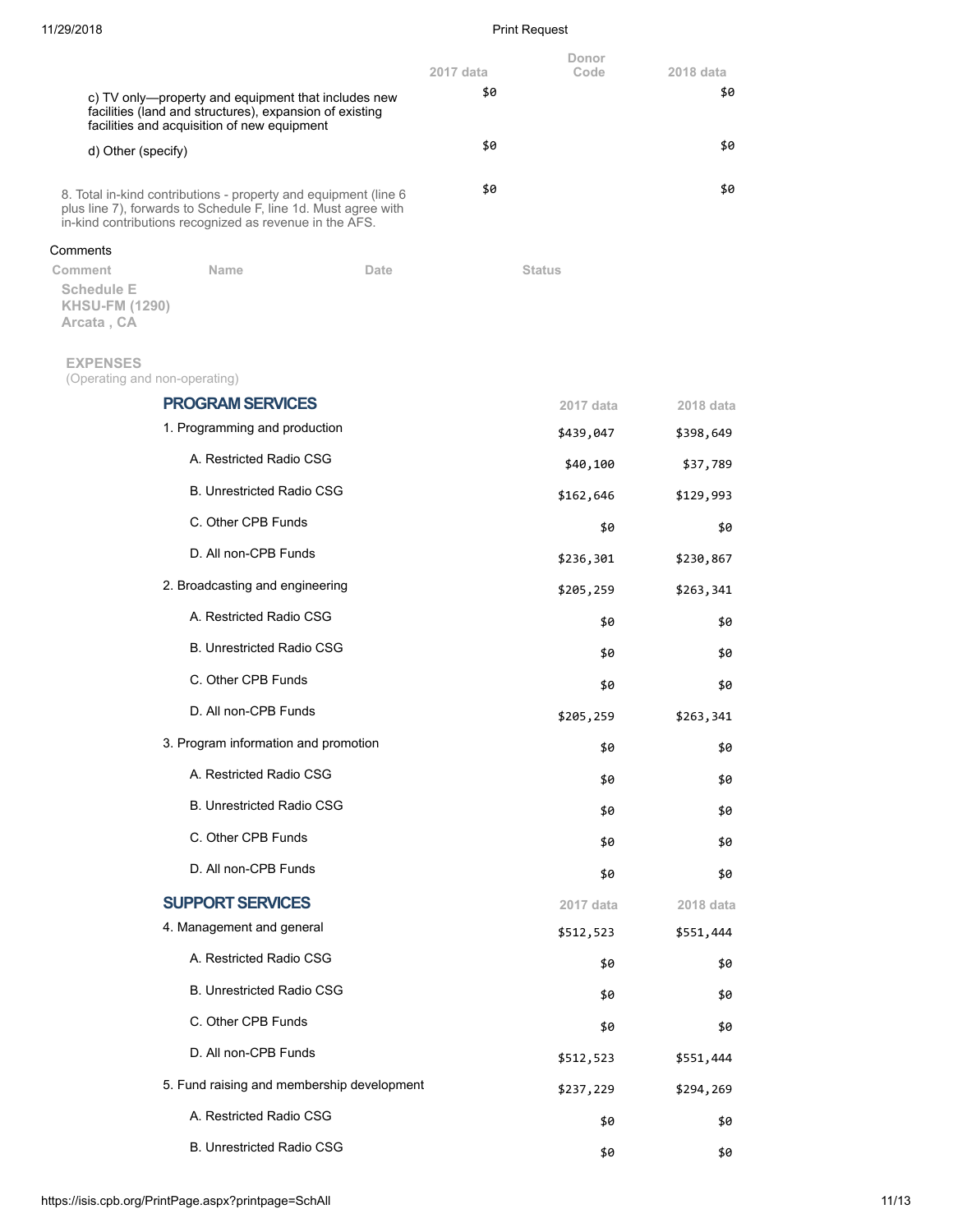|                               | <b>PROGRAM SERVICES</b>                                                                              | 2017 data     | 2018 data   |
|-------------------------------|------------------------------------------------------------------------------------------------------|---------------|-------------|
|                               | C. Other CPB Funds                                                                                   | \$0           | \$0         |
|                               | D. All non-CPB Funds                                                                                 | \$237,229     | \$294,269   |
|                               | 6. Underwriting and grant solicitation                                                               | \$0           | \$0         |
|                               | A. Restricted Radio CSG                                                                              | \$0           | \$0         |
|                               | <b>B. Unrestricted Radio CSG</b>                                                                     | \$0           | \$0         |
|                               | C. Other CPB Funds                                                                                   | \$0           | \$0         |
|                               | D. All non-CPB Funds                                                                                 | \$0           | \$0         |
|                               | 7. Depreciation and amortization (if not allocated to<br>functional categories in lines 1 through 6) | \$0           | \$0         |
|                               | A. Restricted Radio CSG                                                                              | \$0           | \$0         |
|                               | <b>B. Unrestricted Radio CSG</b>                                                                     | \$0           | \$0         |
|                               | C. Other CPB Funds                                                                                   | \$0           | \$0         |
|                               | D. All non-CPB Funds                                                                                 | \$0           | \$0         |
|                               | 8. Total Expenses (sum of lines 1 to 7) must agree with<br>audited financial statements              | \$1,394,058   | \$1,507,703 |
|                               | A. Total Restricted Radio CSG (sum of Lines 1.A, 2.A,<br>3.A, 4.A, 5.A, 6.A, 7.A)                    | \$40,100      | \$37,789    |
|                               | B. Total Unrestricted Radio CSG (sum of Lines 1.B,<br>2.B, 3.B, 4.B, 5.B, 6.B, 7.B)                  | \$162,646     | \$129,993   |
|                               | C. Total Other CPB Funds (sum of Lines 1.C, 2.C, 3.C,<br>4.C, 5.C, 6.C, 7.C)                         | \$0           | \$0         |
|                               | D. Total All non-CPB Funds (sum of Lines 1.D, 2.D,<br>3.D, 4.D, 5.D, 6.D, 7.D)                       | \$1,191,312   | \$1,339,921 |
|                               | <b>INVESTMENT IN CAPITAL ASSETS</b><br>Cost of capital assets purchased or donated                   |               |             |
|                               |                                                                                                      | 2017 data     | 2018 data   |
|                               | 9. Total capital assets purchased or donated                                                         | \$0           | \$0         |
|                               | 9a. Land and buildings                                                                               | \$0           | \$0         |
|                               | 9b. Equipment                                                                                        | \$0           | \$0         |
|                               | 9c. All other                                                                                        | \$0           | \$0         |
|                               | 10. Total expenses and investment in capital assets<br>(Sum of lines 8 and 9)                        | \$1,394,058   | \$1,507,703 |
| <b>Additional Information</b> | (Lines 11 + 12 must equal line 8 and Lines 13 + 14 must equal line 9)                                |               |             |
|                               |                                                                                                      | 2017 data     | 2018 data   |
|                               | 11. Total expenses (direct only)                                                                     | \$1,084,097   | \$1,200,069 |
|                               | 12. Total expenses (indirect and in-kind)                                                            | \$309,961     | \$307,634   |
|                               | 13. Investment in capital assets (direct only)                                                       | \$0           | \$0         |
|                               | 14. Investment in capital assets (indirect and in-<br>kind)                                          | \$0           | \$0         |
| Comments                      |                                                                                                      |               |             |
| Comment                       | Name<br>Date                                                                                         | <b>Status</b> |             |

**Schedule F KHSU-FM (1290)**